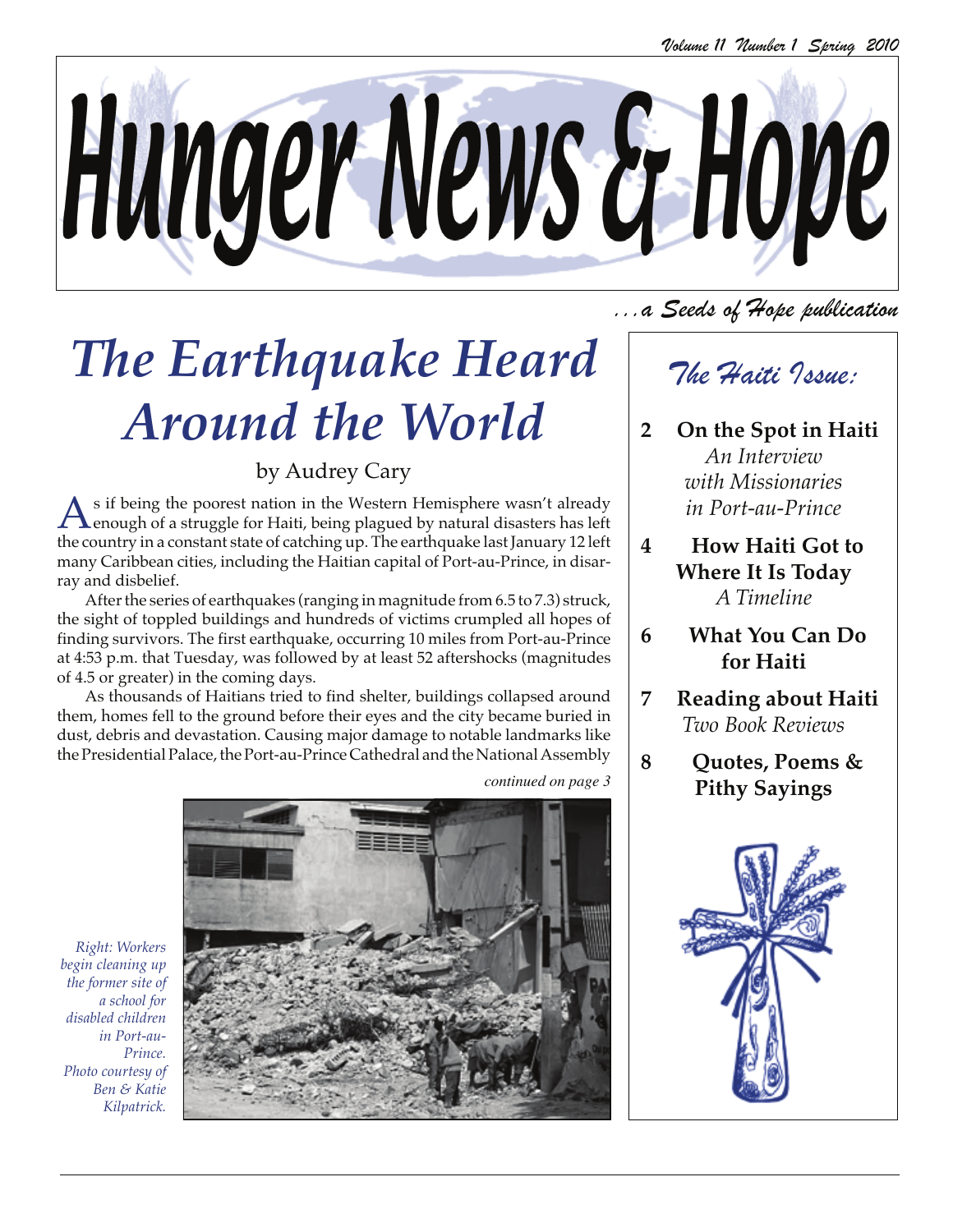# *On the Spot in Haiti*

*Last year, Ben and Katie Kilpatrick, newlyweds from Dallas, TX, chose to dedicate their next three years to teaching school in Haiti. They began their mission in January. A few days after they arrived in the capital city of Port-au-Prince, the devastating earthquake hit. After the earthquake, Ben and Katie chose to remain in Haiti and continue to aid people in need on the battered streets of Port-au-Prince. Seeds of Hope's Katie Minchew contacted Katie Kilpatrick in February and asked her a few questions about her experiences.*

### *Q: What caused you to decide to go to Haiti?*

A: It's a bit of a long story. Since the eighth grade, I've felt a call to overseas missions. After I graduated from high school, and Ben and I started dating seriously, I was confused because Ben was not particularly interested in overseas work. We were married in the fall of 2008, and very shortly after that, Ben was laid off from his job. During his month out of work, he really began to re-evaluate his plans for the future.

Later that spring, we went on a mission trip to Honduras with my

### an interview by Katie Minchew

workplace, Buckner International. It was his first overseas mission trip and our first trip together. It changed us in many ways, and it really lit a fire within Ben to spend time serving overseas.

After that, we began looking into mission options. We learned about the Association of Christian Schools International, which accredits over 1,000 schools worldwide and lists all of its schools' job openings online. Quisqueya Christian School in Portau-Prince was a perfect match—right subjects, right grade levels, two openings, etc.

#### *Q: Tell me about your experiences on the day of the earthquake.*

A: Ben and I had just come home from the grocery store after school on Tuesday, January 12. It was our first time to go to the store by ourselves. We were sitting down at the kitchen table, ready to grade papers and work on our lesson plans. I heard a loud noise growing, but at first I thought it was just a big truck. The roads are unpaved here, and often a big tanker truck full of gas or water will drive by, making a huge



roar. I began to feel the shaking but was in denial about what it was. Ben grabbed my hand, yelled, "It's an earthquake!" and pulled me toward our stairwell.

We live in a second-story duplex, so the stairwell leads to the ground floor. We sat on the top step and stared into each other's shocked faces, wideeyed. I remember seeing the light fixtures swinging around on their chains as if they were lassos. Things were falling over, but our walls did not crack and the ceiling did not fall in. This led us to underestimate the power of the quake.

It felt so long—like it was five minutes. We ran outside with nothing, and I was afraid to go outside our gates, because I thought maybe there would be violence from panicked people. There is a ravine at the end of our street, and people live in houses made of trash along the riverbed. People were streaming out of the ravine, carrying bloody children, covered in blood themselves. I stood there, shocked.

Ben and I decided to go inside and get our essentials. We ran in, grabbed our passports, cash, some first aid, some hand sanitizer and paper towels. We ran next door to our neighbors' house fellow missionaries. They were okay.

Outside their gate there was a little boy, crying hysterically, bleeding, alone. We don't speak any Creole yet, but we tried to soothe him and put hand sanitizer on his wounds. He had a deep cut on his head that we spent a lot of time cleaning, but it wasn't for several minutes that we noticed his worst wound. He had a deep cut between his fingers down to the bone. A boy came up and said he was a friend of

*Left: Katie Kilpatrick with students at Quisqueya Christian School in Port-au-Prince. Photo courtesy of Ben & Katie Kilpatrick.*

Hunger News & Hope 2 Spring 2010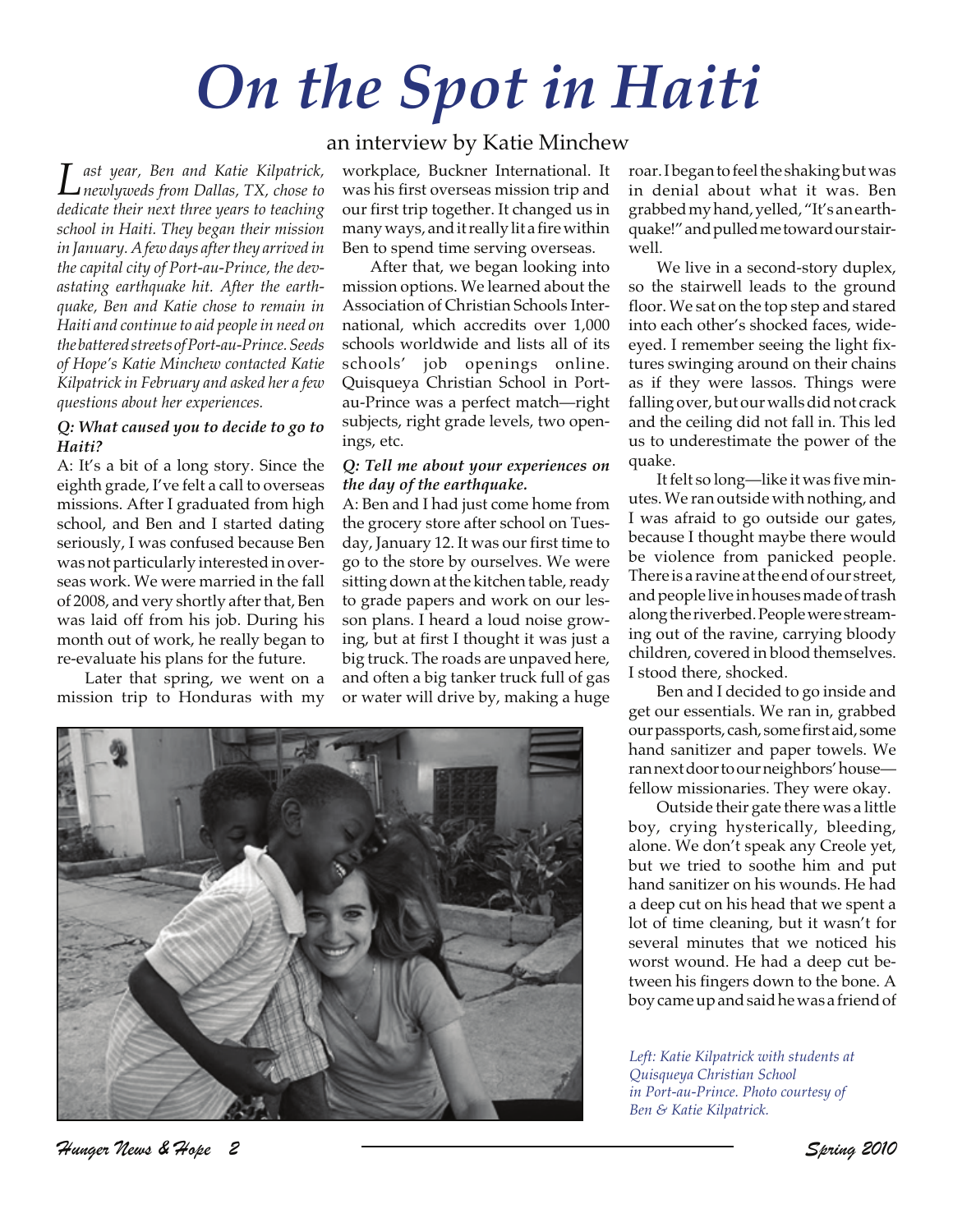this child's family. He said the family had run to the hospital with the boy's sister, and had left this child. We were completely shocked and dazed.

*Q: How would you describe the relief efforts going on around you?*

A: For the first week at least, the only aid we saw were private Christian groups, who mobilized very quickly. They all flew to the Dominican Republic and drove over the border because no aid was coming through the Portau-Prince airport.

All the doctors arriving now are with private aid groups. We have over 150 doctors sleeping on our campus each night, and each day they go out to serve at various hospitals.

Our school is functioning as a command center to communicate with area hospitals and deploy doctors to the locations with the greatest needs. We've also coordinated with the US Comfort ship to send the most critical, complicated patients to their floating hospital.

There are Haitian police on the street, but we have not seen much in the way of a military presence. The major problem with aid is distribution, and the major problem with distribution is security.

If a truck drives up full of food and begins passing it out, a riot will quickly form as hungry people push and grab for the limited food. Aid groups, in general, bring in lots of supplies but don't necessarily plan for security.

### *Q: How are the Haitian people respond**ing, in general?*

A: The Haitian people are extremely resilient. They say they are glad to be alive and praise God for their lives being spared. I've heard several people say "We are fine, praise God!" and then admit that yes, their house was destroyed, but they are so grateful to be alive. I heard them singing "Count Your Blessings" in the ravine church on Sunday.

I've found myself complaining that I'm not getting to eat what I like, or having to take cold showers, and then I remember what most Haitians have lost and I'm disgusted with myself. One of our "lunch ladies" lost her entire home and watched her niece die of internal injuries, but she came back to work a day later, ready to serve.

I am inspired and humbled by these people. I often ask myself why God would allow this tragedy in a place that already knows such incredible suffering, where the people have already grieved so much.

*Q: When so many people are fleeing, why did you and Ben choose to stay?* A: We are staying because we feel God called us to Haiti to serve. We knew it would not be easy to come here, and it hasn't been. But Haiti needs us more than ever now. We can't save the world or fix all the problems, but we can teach high-school English and history, and we can love hurting school kids, and we can serve our school's crisis-relief center so the doctors staying here can better help the people. It's uncomfortable for sure—rats, rice and beans every day, disease, being dirty all the time, working from dawn to midnight. But this is where God has called us to be, and there's nowhere I'd rather be. *—Katie Minchew, a native of Frisco, TX, is a professional writing student at Baylor University and a Seeds of Hope intern.*

### **Earthquake**

### *continued from page 1*

building, the earthquake also destroyed thousands of houses and shantytown homes. The Haitian government estimates that 30,000 commercial buildings and 250,000 residences were destroyed or severely damaged.

By February 12, the earthquake had affected some 3 million people. Reports from the Haitian government then confirmed that casualties had risen to a shocking 230,000, and were expected to increase. The injured list reached 300,000, the homeless count was around 1.1 million and at least 2 million people were (and are) in need of food assistance.

This catastrophic quake quickly became the earthquake heard around the world, as countries and individuals alike began to respond by donating money, sending supplies or organizing search teams. Many countries answered the call for humanitarian aid by dispatching medical and rescue teams, sending medical and sanitation supplies and pledging funds. Aid and rescue efforts were initially hampered because of the damaged communication and transport systems through air, land and sea. Air traffic congestion, leadership confusion and overwhelmed morgues also led to thousands of bodies being buried in mass graves.

The country was already choked by poverty. Before the earthquake, 75 percent of Haiti's 9 million people, according to UN figures, survived on less than \$2 a day. And after the earthquake, Haiti's economy is expected to reduce by 15 percent. According to Inter-American Development Bank vice president Roberto Vellutini, the long road to reconstruction in Haiti will cost between \$5 billion and \$10 billion over the next five years. This doesn't include the funds for the next six months' emergency relief (\$550 million).

To a nation that previously fought to stay afloat, this seems like an insurmountable financial obstacle. But in early February, hope shook hands with Haiti in the form of a gift from the US that forgave every cent of Haiti's debt to that country. The US Treasury also ensured Haiti that its recovery and reconstruction would be financed not by loans but with grants. Other major players in the international financial system (Canada, France, Germany, Italy, Japan, the United Kingdom and the United States) followed pursuit in forgiving Haiti of their \$890 million debt.

*—Audrey Cary, a native of Henderson, TX, is a professional writing student at Baylor University and a Seeds of Hope intern. Sources: US Geological Survey (www.usgs.gov), Global Voices Online (globalvoicesonline.org),* New York Times *(www.nytimes.com).*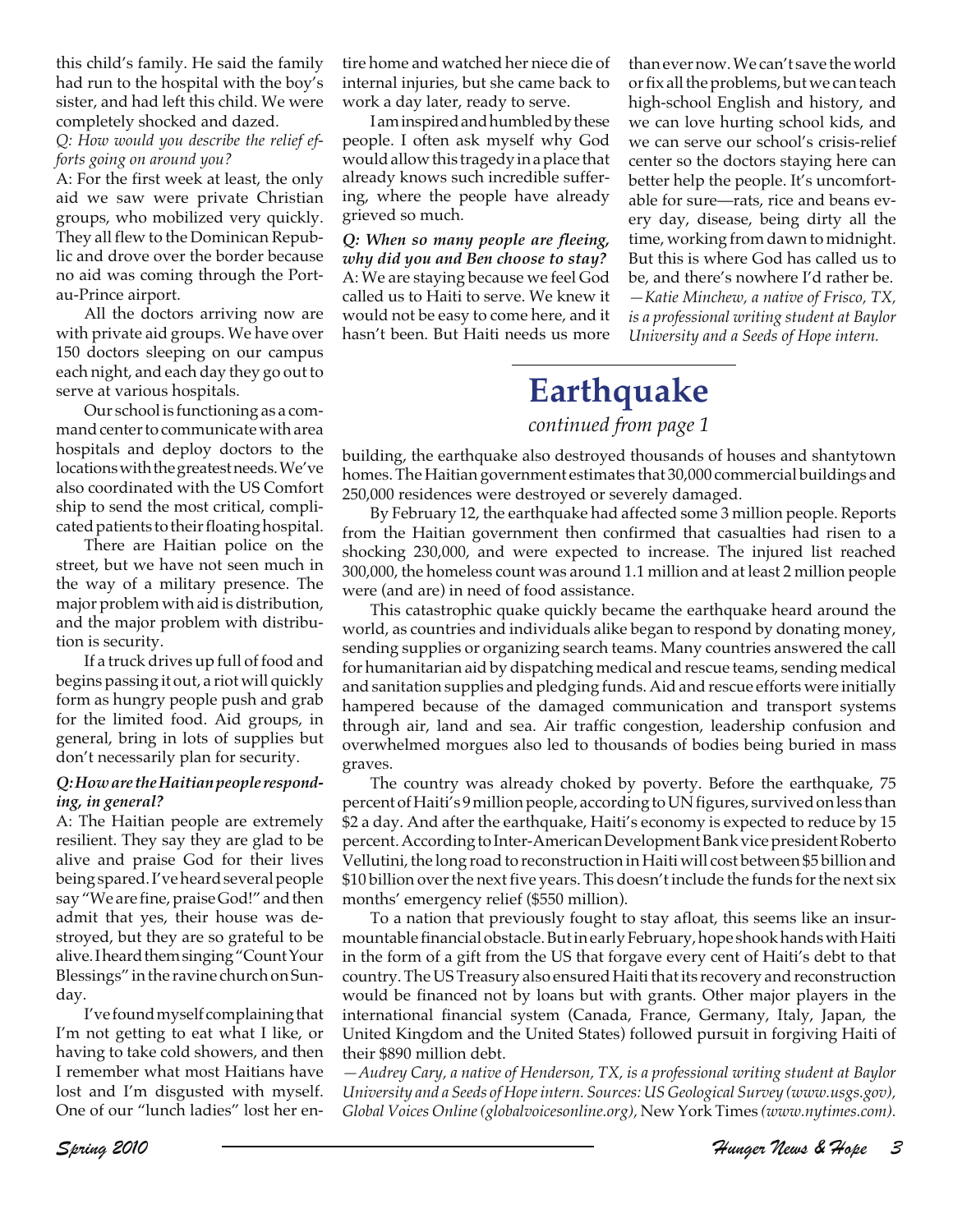# **How Haiti Got to V**

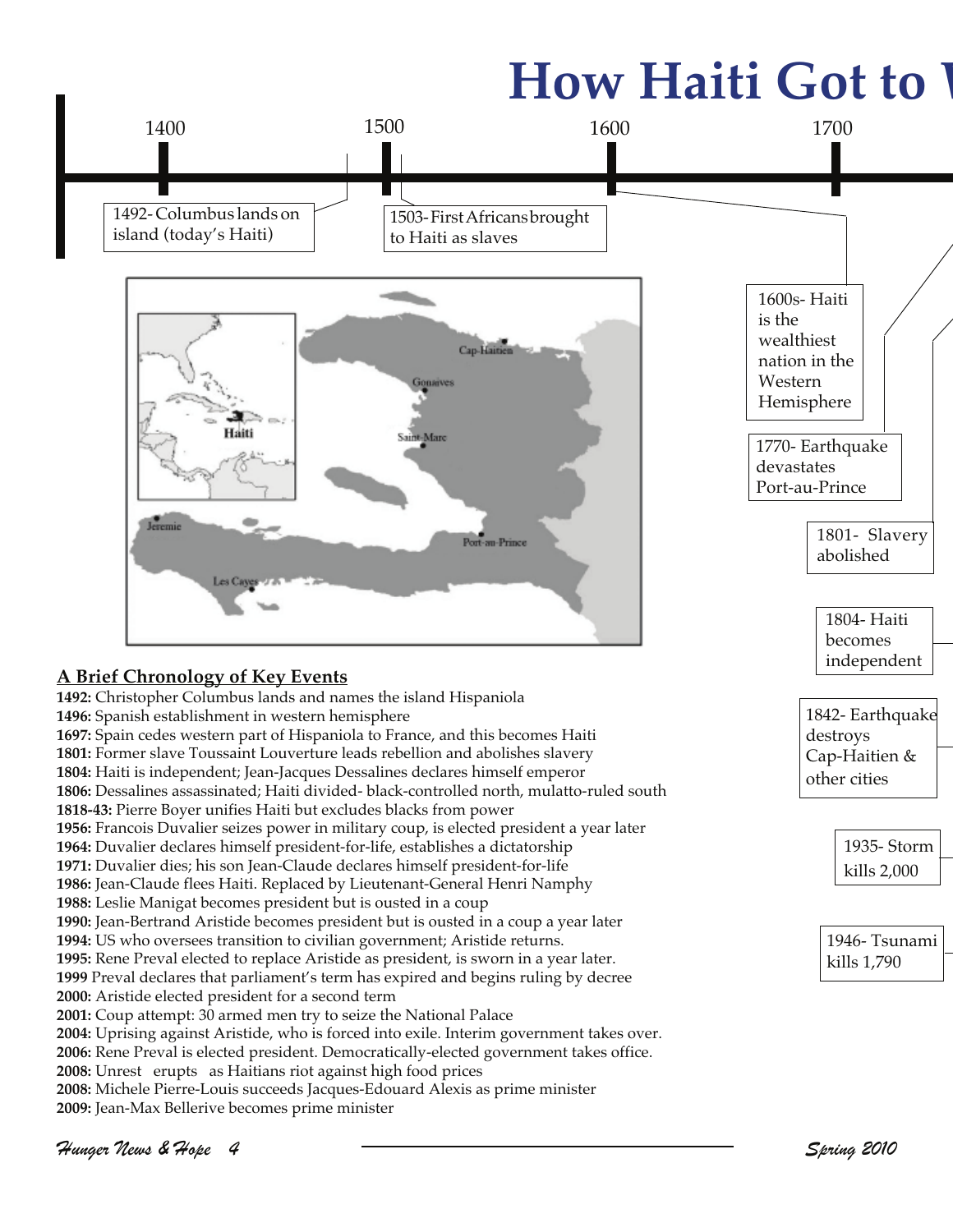# **Where It Is Today**



*Compiled by Audrey Cary. Sources: British Broadcasting Corporation, The US Library of Congress, The Root, and the CIA World Factbook.*

Spring 2010 Hunger News & Hope 5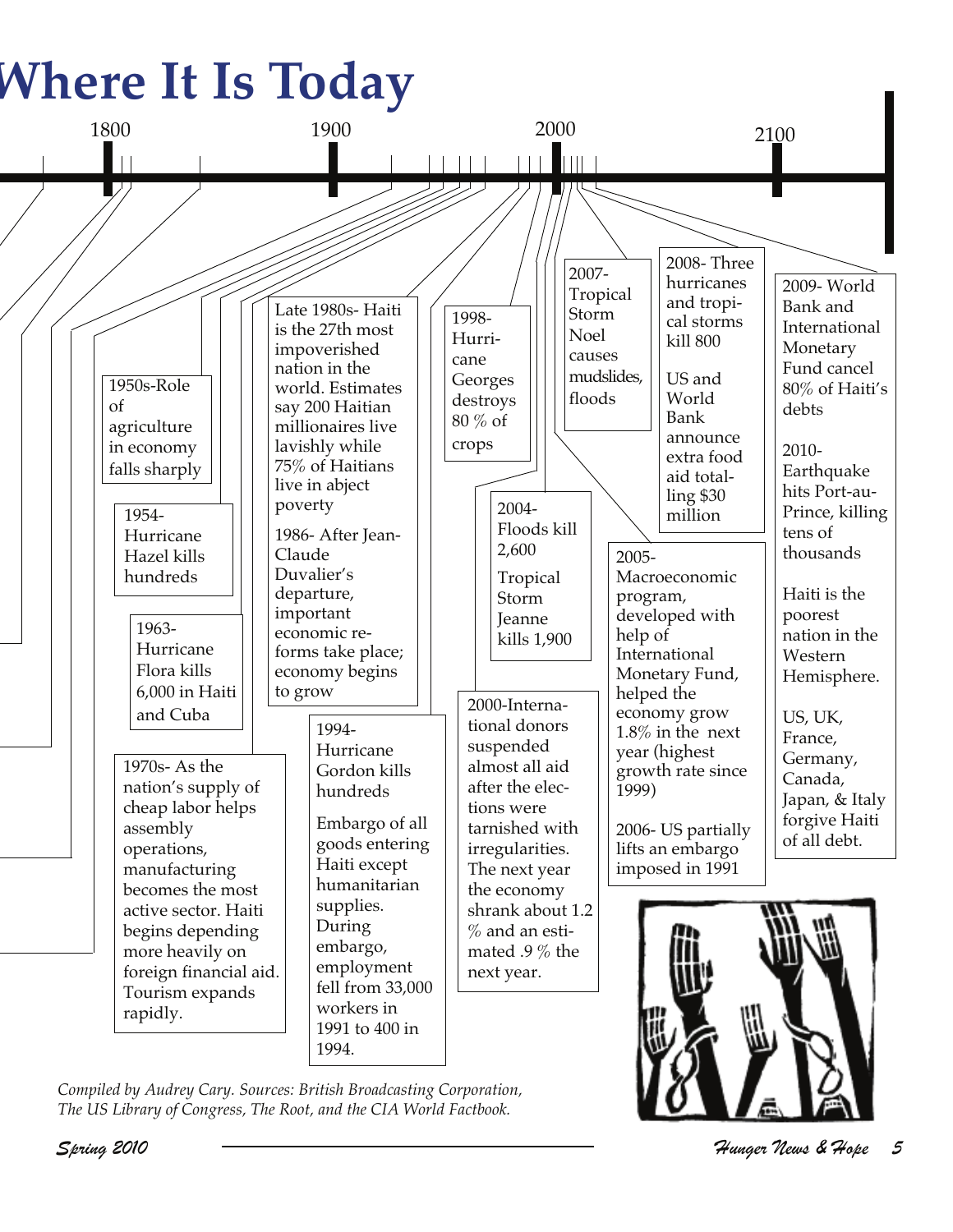## *What You Can Do for Haiti*

### compiled by Audrey Cary

In January 12, the poverty-wracked, disaster-ridden country of Haiti was rocked by an earthquake that eventually left some 217,000 people dead, 300,000 injured and 511,000 in the capital city of Port-au-Prince. Images flowed into our living rooms and laptops for weeks, as aftershocks added to the damage.

This happened in our hemisphere—in our backyard. As North Americans of faith and compassion, we have talked about it, worried about it and shaken our heads in disbelief, but what can we actually do to help?

### **Pray.**

A God-centered choice, donation, event, mission trip—all should start with the seed of prayer. Maybe you'll be led to give, go or even adopt an orphaned Haitian child. By continually lifting up those left destitute and devastated after the earthquake, we'll be working towards fulfilling the request of Pastor Zenas Pierre with World Hunger Relief Haiti: "Pray, pray, pray please!"

### **Give.**

Because of high shipping costs and a dire need for financial funding instead, clothing and shoes are not the best option as donations currently. You can check with your local Salvation Army or Goodwill to see if they're taking clothing donations for Haiti, but consider other forms of donations as well:

### *1. Supply Kits:*

Although you can put together your own kits, you could also send funds for kits to be assembled and sent to Haiti through Church World Service (www.churchworldservice



.org). These supply kits range from school kits and babycare kits to hygiene kits and emergency clean-up buckets. Since these kits are sent all year long, continual support is essential.

The Mennonite Central Committee is asking for donations to help send 10,000 heavy comforters, 20,000 relief kits and 10,000 flat sheets to Haiti as bedding and mosquito netting. Go to https://donate.mcc.org/project/cash-kits to send a donation that will allow for items to be purchased locally, making possible an immediate and culturally suitable response.

### *2. Blood:*

Calling all Type O-blood types! American Red Cross is aiding Haitians with both blood products and blood, and although there is no great need for general donors yet, the need for eligible Type O-negative blood (the universal donor) is urgent. Call 1-800-RED CROSS or go to www.redcrossblood.org/make-donation to make an appointment.

### *3. Money (Remember, donations are tax deductible):*

*Text it:* Sending a text message with the word HAITI to 52000 will make a \$10 donation (which will be added onto your credit card or cell-phone bill) to the Salvation Army.

Send the word LOVE to the number 25383 to donate \$10 to Haiti through United Church of Christ efforts.

*Send it:*Texas Baptist Men (http://texasbaptistmen.org/ dnn/) is sending water-purification systems, priced at \$30 each, to Haiti. Having already spent \$150,000 solely on faith, TBM needs our donations. Donate online by clicking on the Donation section or send a check to: Texas Baptist Men; 5351

Catron Drive; Dallas, TX 75227.

 Send a donation to Habitat for Humanity www.habitat.org) and help provide temporary shelter for those left homeless.

 Donate to the International Committee of the Red Cross (www.ICRC.org) to help support the search and reconnecting of families separated by the disaster.

*Click it:* It's really as simple as a few clicks. Help transport medical supplies to Port-au-Prince from northern Haiti and help empower Haitian citizens to respond to their own compatriots in need through World Hunger Relief Haiti. Just go to www.worldhungerrelief.org/haiti/help.html, click *continued on page 7*

*Haitian schoolgirls before the earthquake. Photo by Scott Taylor.*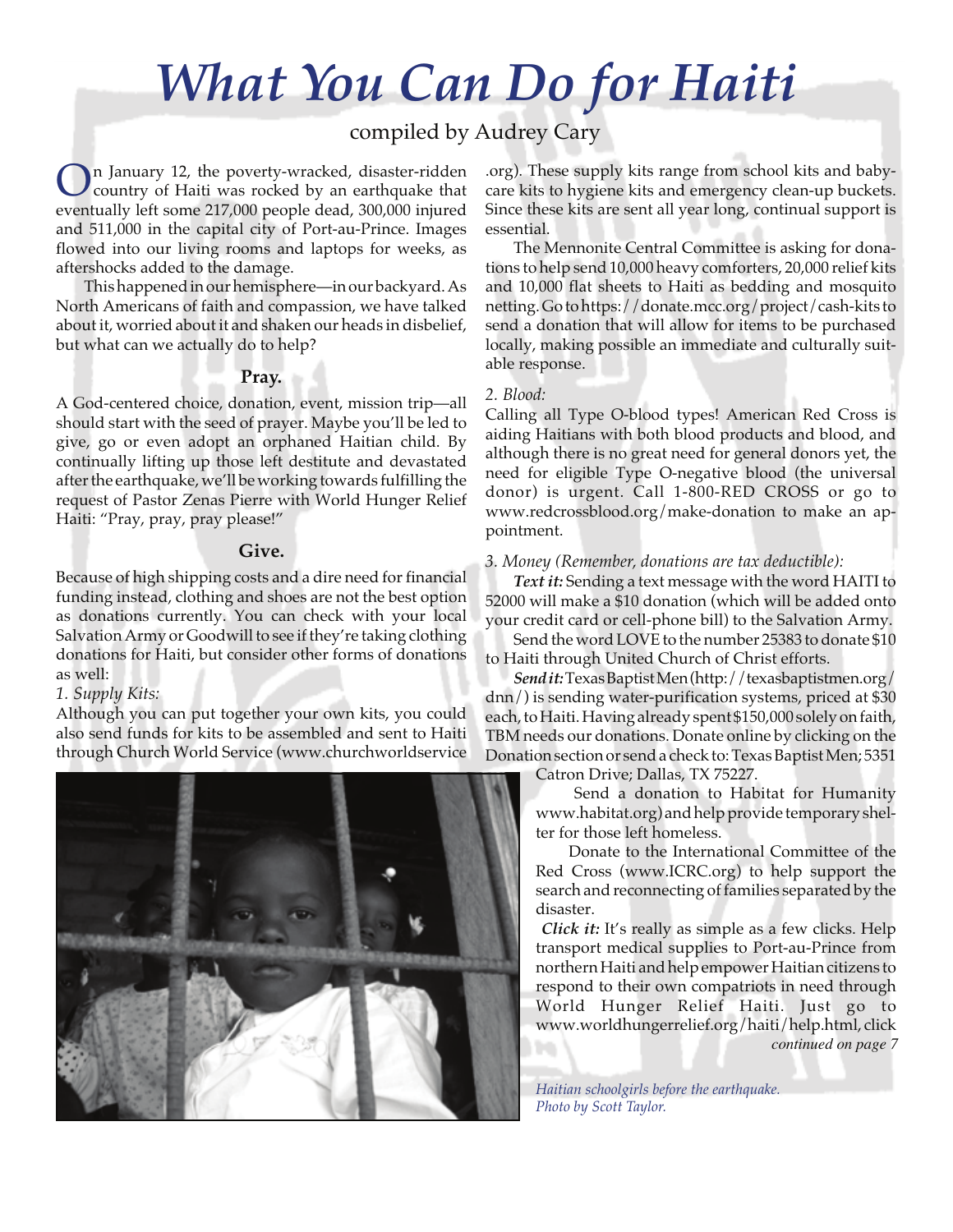## *Reading about Haiti*

### by Katie Minchew

### *An Unbroken Agony: Haiti, From Revolution to the Kidnapping of a President* by Randall Robinson

In this book, Randall Robinson tells an inside story of the 8 million peasants of Haiti and the rise of President Jean-8 million peasants of Haiti and the rise of President Jean-Bertrande Aristide, once expected to be the country's savior. Robinson stresses the ugliness of Haiti's centuries of slavery, the revolt that followed and the extreme poverty of the poor who make up the majority of the country.

He also decries the extreme divide between "the very rich whites, mulattoes and opportunist black rulers" on one side, and the "wretchedly deprived 'peasants' on the other." With these descriptions, he tugs on the heartstrings of his readers.

Robinson's book takes the reader through Haiti's journey from their foundation in 1492 to the revolution against the French, and then to the alleged kidnapping of President Aristide.

Using his emotional ties to Haiti, Robinson paints a picture of President Aristide as Haiti's only hope for "coming, at long last, into ownership of their own country." A good portion of the book is dedicated to disparaging views of the United States—especially the Bush administration.

Though creatively and compellingly written, *An Unbroken Agony* is obviously one-sided. However, it is a very interesting and enlightening read, especially if one is interested in the dramatic side of Haiti's history.

### *Haiti, History, and the Gods* by Joan Dayan

Joan Dayan's passion for Haitian culture and people, and<br>their remarkable history, shines through as you read her oan Dayan's passion for Haitian culture and people, and exemplary book, *Haiti, History, and the Gods*. In this lengthy, detailed book, Dayan covers every Haitian ruler and every ritualistic tradition. She uncovers every mystery and rumor told about the country.

She is not biased—the only side Dayan takes is the side of history. She writes, "I am interested in how stories get told, what gets remembered, and which details matter. This book does not aim at conclusiveness."

Dayan tells the same story three ways through ritual, fiction and history—each reinforcing the other, each through a different lens. Through each lens we are able to experience Dayan's devotion to the country. She writes in the attitude of the famous quote of Jean-Jacques Dessalines, who first proclaimed independence for Haiti in 1804:

*If there remains among you a lukewarm heart, let him retire, and tremble to pronounce the oath that must unite us. Let us swear to the whole world, to posterity, to ourselves, to renounce France forever and to die rather than live under its domination; to fight to the last breath*

### *for the independence of our country.*

While diving into the rich Haitian culture of alongside the author, the reader is introduced to scholarly journals, personal memoirs, studies and letters as evidence for each word Dayan writes. Your eyes are opened to a Haiti with which you have never yet been acquainted.

Because the book *is* so rich in detail, the reader can easily get lost in all of the names, dates and locations, so make sure you have your "thinking cap" on when you pick up *Haiti, History, and the Gods*.

*—Katie Minchew is a professional writing student at Baylor University.*

### *What You Can Do, continued*

the given link on the page, and iGive will automatically donate \$2 to Haiti.

*Sponsor a child:* You can save one child's life for less than one dollar a day through the Baptist Haiti Mission (www.bhm.org/bhm/index.php).

### **Go.**

Right now may not be the optimal time to pack your bags and head to Haiti because of the difficulty level of getting into the country, but Haiti will undoubtedly need help for many years to come. Find out if your church, your denomination or even a local or national mission organization is planning a trip in the future and is looking for members to join them.

### **Talk.**

Tell your friends what they can do. Spread the word about possible sources for donation and brainstorm together for new ideas on how you can help Haiti.

### **Endure.**

This devastating disaster demands massive amounts of time, energy and financial support for Haiti. Rebuilding the Capital, treating the hundreds of wounded people and instilling hope back into the nation will take long-term commitment and devotion to the country.

Inevitably, as news of the country makes fewer appearances in the news, the good will and charity towards Haiti will also decline, leaving them still in need of restoration and reconstruction. Through prayer, compassion, donations and keeping Haiti a topic in our thoughts and our conversations, we can be a part of the long-term process of change and renovation that Haiti so desperately needs.

*—Audrey Cary, a native of Henderson, TX, is a professional writing student at Baylor University.*